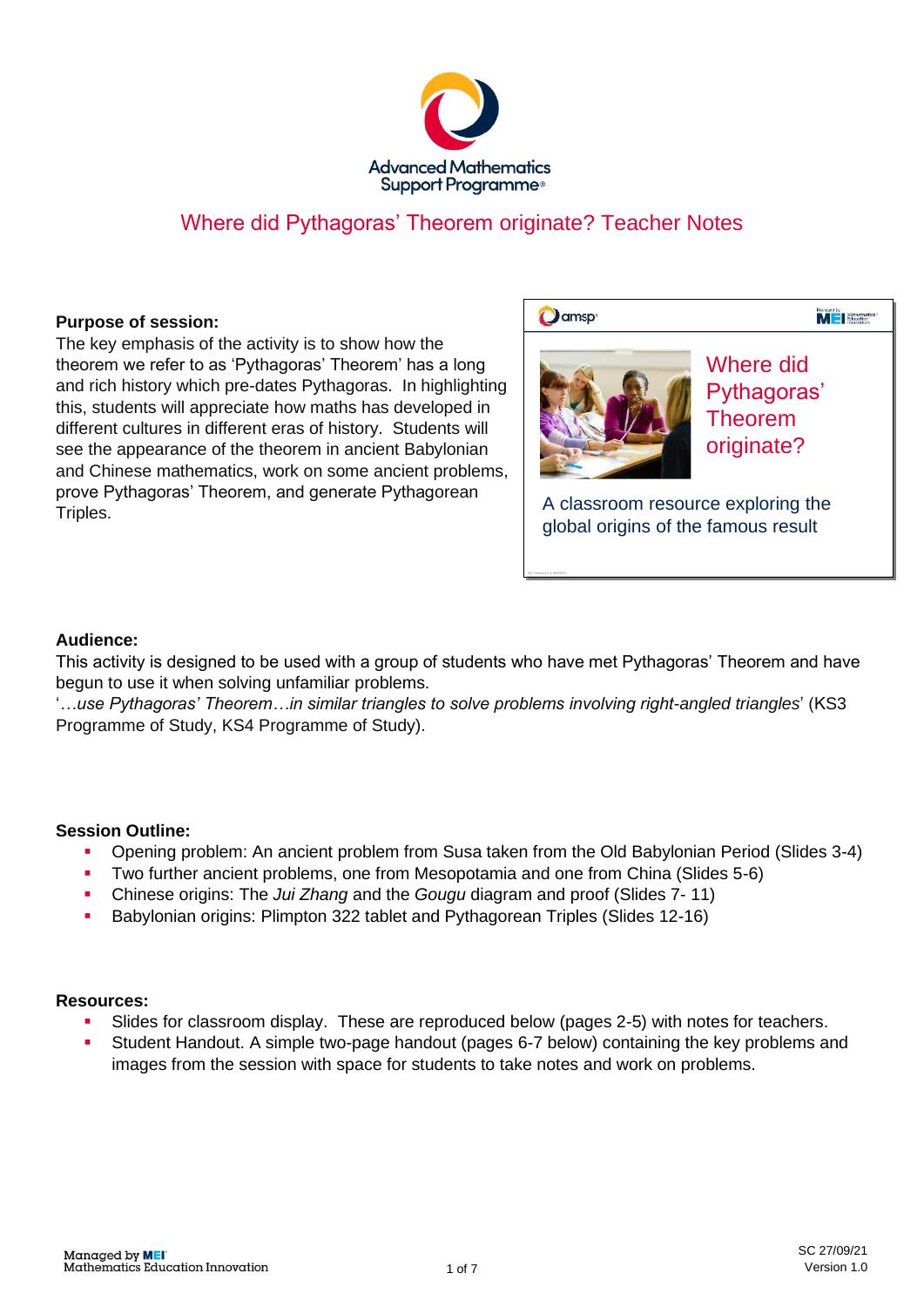| Slide (image and number)                                                                                                                                                                                                                                                                                                                                                                                                                                                                                                                                             | <b>Guidance notes for teachers</b>                                                                                                                                                                                                                                                                                                                                                                                                                                                                                                                                                                                                                                                                                                                                                                                                                                                                                                                                                                                |
|----------------------------------------------------------------------------------------------------------------------------------------------------------------------------------------------------------------------------------------------------------------------------------------------------------------------------------------------------------------------------------------------------------------------------------------------------------------------------------------------------------------------------------------------------------------------|-------------------------------------------------------------------------------------------------------------------------------------------------------------------------------------------------------------------------------------------------------------------------------------------------------------------------------------------------------------------------------------------------------------------------------------------------------------------------------------------------------------------------------------------------------------------------------------------------------------------------------------------------------------------------------------------------------------------------------------------------------------------------------------------------------------------------------------------------------------------------------------------------------------------------------------------------------------------------------------------------------------------|
| Slide 3<br><b>O</b> amsp<br><b>MEI</b><br>Opening problem<br>Find the circum-<br>radius of a triangle<br>whose sides are<br>50, 50 and 60.<br>30                                                                                                                                                                                                                                                                                                                                                                                                                     | Ask students how they tackled the problem – the expectation will be<br>that they use Pythagoras' Theorem.<br>Note that a circum-radius of a cyclic polygon is the radius of the circle<br>inside which the polygon can be inscribed.<br>Possible solution:<br>Applying Pythagoras' Theorem to ABD: $(AD)^2 + 30^2 = 50^2$ ,<br>so $AD = 40$ .<br>Applying Pythagoras' Theorem to OBD: $r^2 = (40 - r)^2 + 30^2$ ,<br>so 80 $r = 2500 \Rightarrow r = \frac{125}{4} = 31.25$                                                                                                                                                                                                                                                                                                                                                                                                                                                                                                                                       |
| Slide 4<br><b>O</b> amsp<br><b>MEI</b><br>This problem originated<br>in Susa, a key city in<br>ancient Persia (modern-<br>day Iran) about 300<br>miles from Babylon.<br>There is evidence of a<br>solution from between<br>1800-1650BC.<br>This is over 1000 years<br>before Pythagoras was<br>born!                                                                                                                                                                                                                                                                 | Note that Susa was a key city which was located about 300 miles away<br>from Babylon, the capital of ancient Persia. This is in modern-day Iran.<br>Pythagoras was born in around 570 BC.                                                                                                                                                                                                                                                                                                                                                                                                                                                                                                                                                                                                                                                                                                                                                                                                                         |
| Slide 5<br>Oamsp <sup>®</sup><br><b>MEISSE</b><br>Mesopotamian problem<br>(from 1800-1600BC)<br>A reed is placed vertically against a wall. If it<br>comes down by 3 cubits, it moves away by 9<br>cubits.<br>What is the length of the reed?<br>What is the height of the wall?<br>Note: A cubit is an ancient measure of length from tip<br>of middle finger to elbow and is approximately 45 cm.<br>Taken from 'The Crest of the Peacock' (G. G. Joseph, p254, 2011)                                                                                              | The wording is potentially ambiguous so easiest to imagine the reed<br>initially standing up alongside the wall with it's top higher than the wall.<br>The reed is then lowered so its end rests on the top of the wall.<br>Solution:<br>Length of reed $= l$ .<br>$(l-3)^2 + 9^2 = l^2$ giving Reed ( <i>l</i> ) 15 cubits long. Wall is 12 cubits high.                                                                                                                                                                                                                                                                                                                                                                                                                                                                                                                                                                                                                                                         |
| Slide 6<br>Oamsp <sup>®</sup><br>MEI Boottes<br>Chinese problem<br>(from Jiu Zhang, chapter 9, 200BC - 200AD)<br>Suppose a wall is 10 chi high. A wooden pole is<br>rested against it so that its end coincides with the<br>top of the wall. If one steps backward a distance of<br>one chi pulling the pole, the pole falls to the<br>ground.<br>What is the length of the pole?<br>Note: 1 chi is approximately 23 cm.<br>Taken from 'The Crest of the Peacock' (G. G. Joseph, p254, 2011)<br>NB: Notes about The Jiu<br>Zhang follow on next couple of<br>slides. | Possible solution: Let $x$ be the distance the foot of the pole is from the<br>wall initially. Then length of pole, $l = x + 1$ .<br>Applying Pythagoras' Theorem gives: $(x + 1)^2 = x^2 + 10^2$ , so $x = 49.5$ .<br>Hence, length of pole $l = 50.5$ chi.<br>Note the similarity of the two problems on Slides 5&6 which originate<br>from different parts of the world.<br><b>Possible discussion point:</b><br>Why do you think there's such similarity? What might this mean?<br>This could lead to discussions about:<br>how different cultures work on similar problems (the implication being<br>that no culture has a monopoly on (mathematical) knowledge);<br>development of maths knowledge (all build on work of others);<br>$\qquad \qquad \blacksquare$<br>transmission of maths (or any knowledge) in written, oral, etc form;<br>travel around the ancient world (some scholars say that Pythagoras<br>travelled widely and may have seen 'his' theorem in other parts of<br>the world);<br>etc |

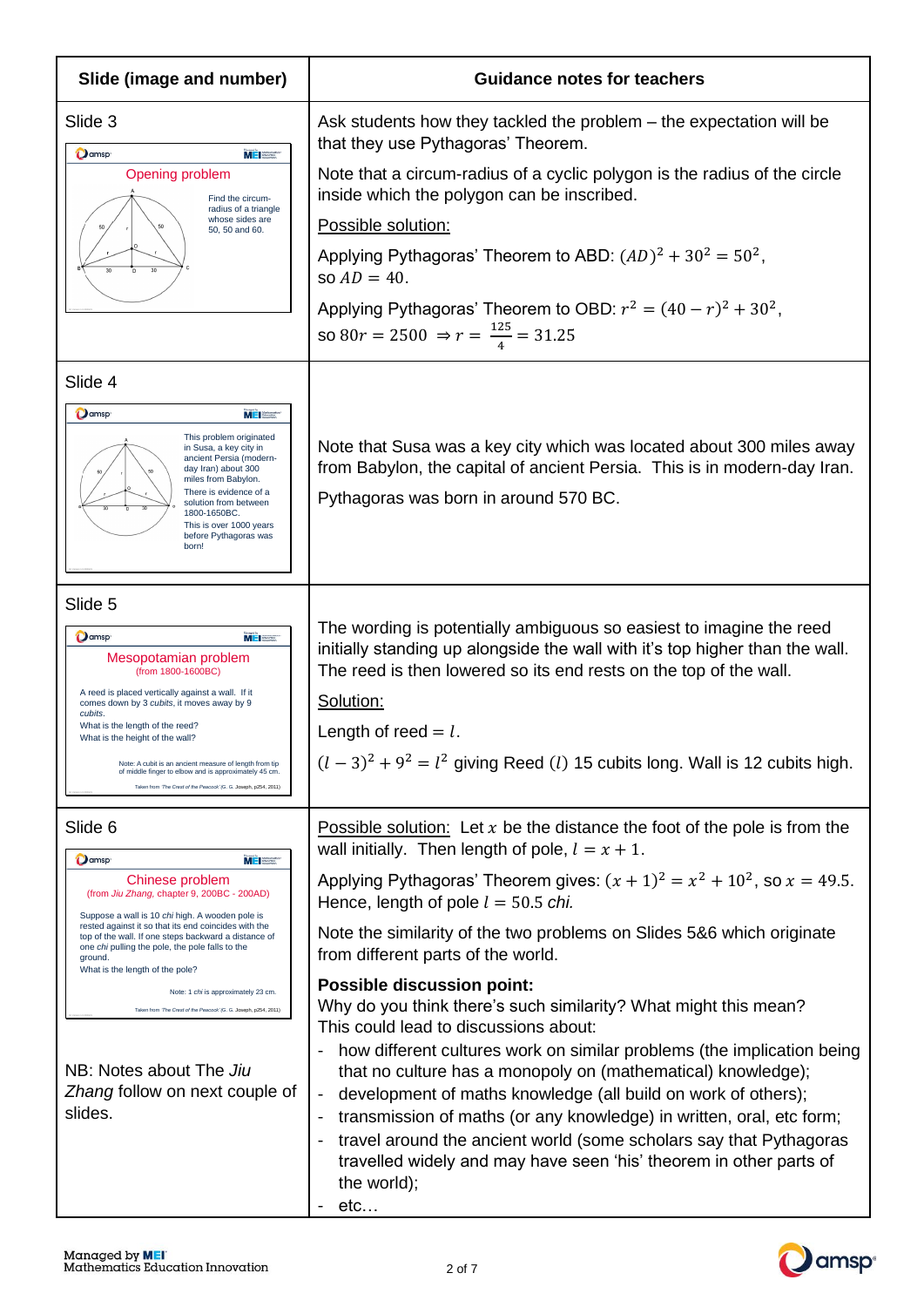| Slide 7                                                                                                                                                                                                                                                                                                                 |                                                                                                                                                                                                                                                                                                                                                                                                                                                                                                                                                                                                                                                                                                                                                 |
|-------------------------------------------------------------------------------------------------------------------------------------------------------------------------------------------------------------------------------------------------------------------------------------------------------------------------|-------------------------------------------------------------------------------------------------------------------------------------------------------------------------------------------------------------------------------------------------------------------------------------------------------------------------------------------------------------------------------------------------------------------------------------------------------------------------------------------------------------------------------------------------------------------------------------------------------------------------------------------------------------------------------------------------------------------------------------------------|
| <b>O</b> amsp<br><b>MEISSE</b><br>The Jiu Zhang<br>What is it?<br>- an ancient Chinese mathematical text<br>- divided into nine sections<br>- summarises mathematical knowledge of<br>the time<br>- contains over 200 problems<br>When was it written?<br>- thought to date from around 1 <sup>st</sup> century AD      | The Jiu Zhang summarises the Chinese mathematical knowledge of the<br>time and contains over 200 problems. It has nine sections, the final one<br>of which is called Gougu meaning Base-Height.                                                                                                                                                                                                                                                                                                                                                                                                                                                                                                                                                 |
| Slide 8<br>Oamsp <sup>®</sup><br>ME Mothematic<br>The Jiu Zhang and Gougu<br>Section 9 of the Jiu Zhang is called Gougu<br>which means Base-Height.<br>The section contains<br>24 problems related<br>$t_{\hat{q}_p}$<br>to right-angled<br>Gou<br>triangles.<br>Gu                                                     | Gou = shortest side of right-angled triangle<br>$Gu = longer side$<br>$Xian = hypotenuse$<br>Note that one of the 24 problems was the wall and wooden pole<br>problem students just worked on (Slide 6).                                                                                                                                                                                                                                                                                                                                                                                                                                                                                                                                        |
| Slide 9<br><b>O</b> amsp <sup>®</sup><br>$M = 1$<br>Demonstrating the Gougu<br>Can you use the<br>diagram to show<br>$a^2 + b^2 = c^2$ ?                                                                                                                                                                                | A diagram similar to the image above appears in the Zhou Bi, an early<br>(c. 1000BC) Chinese text on astronomy and maths.<br>Note: The "Gougu Rule" is referred to in the New Zealand curriculum<br>alongside Pythagoras' Theorem: https://nzmaths.co.nz/resource/gougu-<br>rule-or-pythagoras-theorem<br>The diagram on the slide is produced on squared paper and so<br>students could use a square-counting method to show it is true. There<br>is an opportunity for students to reason in different ways. There are at<br>least two different ways of thinking about this image algebraically to<br>demonstrate the result. These are displayed on the next two slides.<br>The <b>Student Handout</b> (see pages 6-7) contains this image. |
| Slide 10<br>Oamsp <sup>-</sup><br><b>MEI</b><br>Demonstrating the Gougu<br>The side length of the small square<br>is $b - a$ .<br>Consider the area of the 'tilted'<br>square.<br>b<br>Then<br>$c^2 = 4\left(\frac{1}{2} \times a \times b\right) + (a - b)^2$<br>$c^2 = 2ab + a^2 - 2ab + b^2$<br>So $c^2 = a^2 + b^2$ | Possible proof:<br>The length of the small square is $b - a$ .<br>The 'tilted' square has side length c, and so area $c^2$ .<br>But this area could also be viewed as the sum of the areas of four<br>triangles, base $a$ , height $b$ , and the small square.<br>This gives: $c^2 = 4(\frac{1}{2} \times a \times b) + (b - a)^2$<br>So $c^2 = 2ab + b^2 - 2ab + a^2$                                                                                                                                                                                                                                                                                                                                                                          |
|                                                                                                                                                                                                                                                                                                                         | And $c^2 = a^2 + b^2$                                                                                                                                                                                                                                                                                                                                                                                                                                                                                                                                                                                                                                                                                                                           |

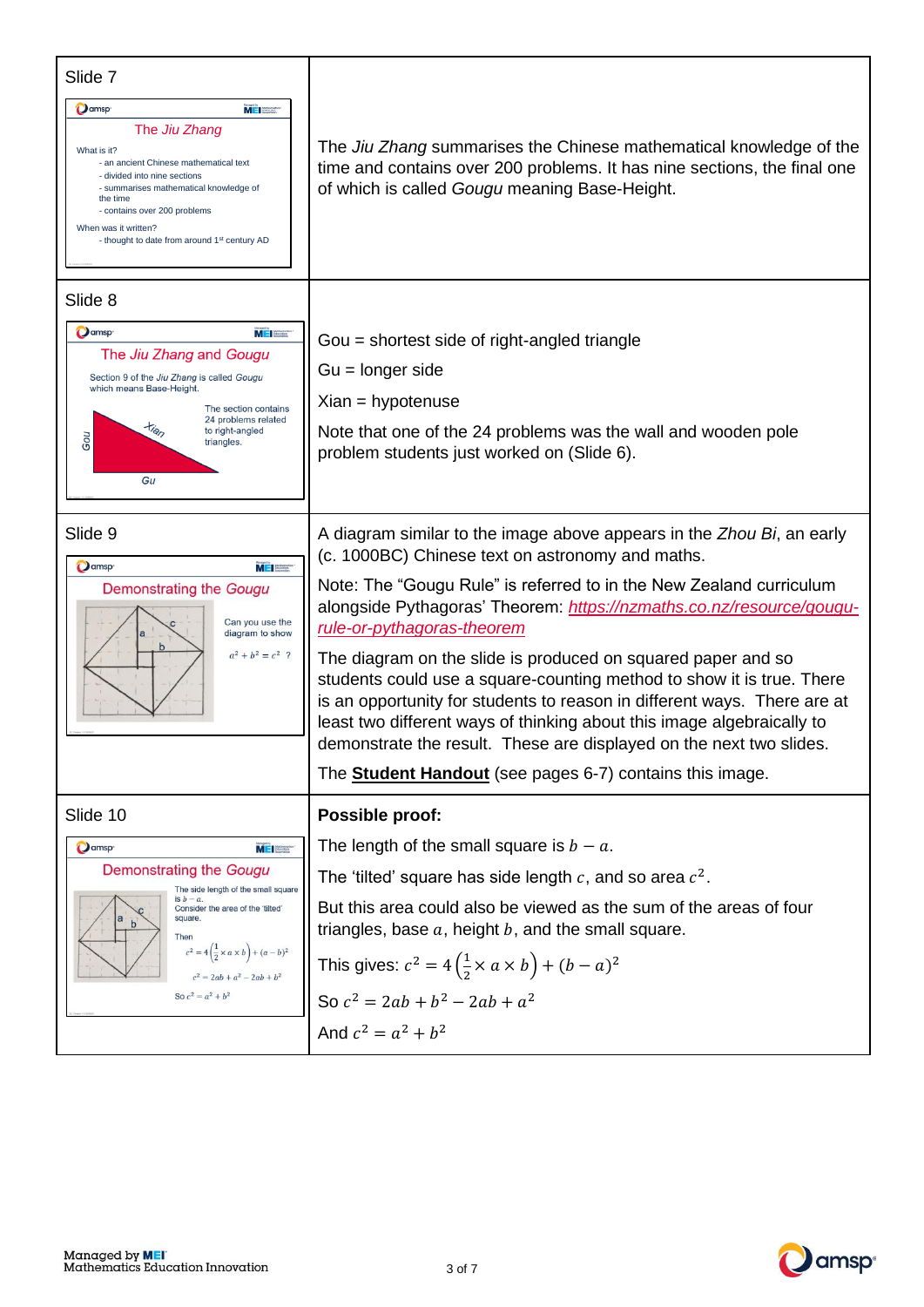| Slide 11                                                                                                                                                                                                                                                                                                       | Possible proof:                                                                                                                                                                                                                             |
|----------------------------------------------------------------------------------------------------------------------------------------------------------------------------------------------------------------------------------------------------------------------------------------------------------------|---------------------------------------------------------------------------------------------------------------------------------------------------------------------------------------------------------------------------------------------|
| <b>Q</b> amsp <sup>®</sup><br><b>MEI</b>                                                                                                                                                                                                                                                                       | The side length of the large square is $a + b$ . So area is $(a + b)^2$ .                                                                                                                                                                   |
| Demonstrating the Gougu<br>The side length of the large<br>square is $a + b$ .<br>Consider the area of the large<br>square as being four triangles                                                                                                                                                             | This area could also be viewed as the sum of four triangles base $a$ ,<br>height $b$ and the 'tilted' square of side length $c$ .                                                                                                           |
| b<br>plus $c^2$ .<br>Then                                                                                                                                                                                                                                                                                      | This gives: $(a + b)^2 = 4\left(\frac{1}{2} \times a \times b\right) + c^2$                                                                                                                                                                 |
| $(a + b)^2 = 4\left(\frac{1}{2} \times a \times b\right) + c^2$<br>$a^2 + 2ab + b^2 = 2ab + c^2$                                                                                                                                                                                                               | So $a^2 + 2ab + b^2 = 2ab + c^2$                                                                                                                                                                                                            |
| So $a^2 + b^2 = c^2$                                                                                                                                                                                                                                                                                           | And $c^2 = a^2 + b^2$                                                                                                                                                                                                                       |
| Slide 12                                                                                                                                                                                                                                                                                                       |                                                                                                                                                                                                                                             |
| <b>D</b> amsp<br><b>MEISSE</b><br>Plimpton 322, Babylonian tablet                                                                                                                                                                                                                                              | The tablet, housed in a collection at Columbia University, USA, dates<br>from around 1800 BC and shows Pythagorean Triples with integer<br>solutions.<br>Image taken from https://www.alamy.com/stock-photo-plimpton-322-<br>140400139.html |
| Slide 13                                                                                                                                                                                                                                                                                                       |                                                                                                                                                                                                                                             |
| $M$ $\blacksquare$ Materials<br>Oamsp <sup>®</sup><br><b>Pythagorean Triples</b><br>Pythagorean Triples are<br>sets of integers which<br>satisfy Pythagoras'<br>Theorem:<br>$a^2 + b^2 = c^2$<br>Incredibly, Plimpton<br>322 gives sets of<br>Pythagorean Triples<br>1000 years before<br>Pythagoras was born! |                                                                                                                                                                                                                                             |
| Slide 14                                                                                                                                                                                                                                                                                                       |                                                                                                                                                                                                                                             |
| Oamsp <sup>®</sup><br><b>MEI</b><br><b>Finding 'Pythagorean' Triples</b><br>Do you know of any sets of three integers which<br>satisfy Pythagoras' Theorem?                                                                                                                                                    | Opportunity for students to recall common Triples such as $3 - 4 - 5$ ,<br>$6 - 8 - 10$ and $5 - 12 - 13$ .                                                                                                                                 |

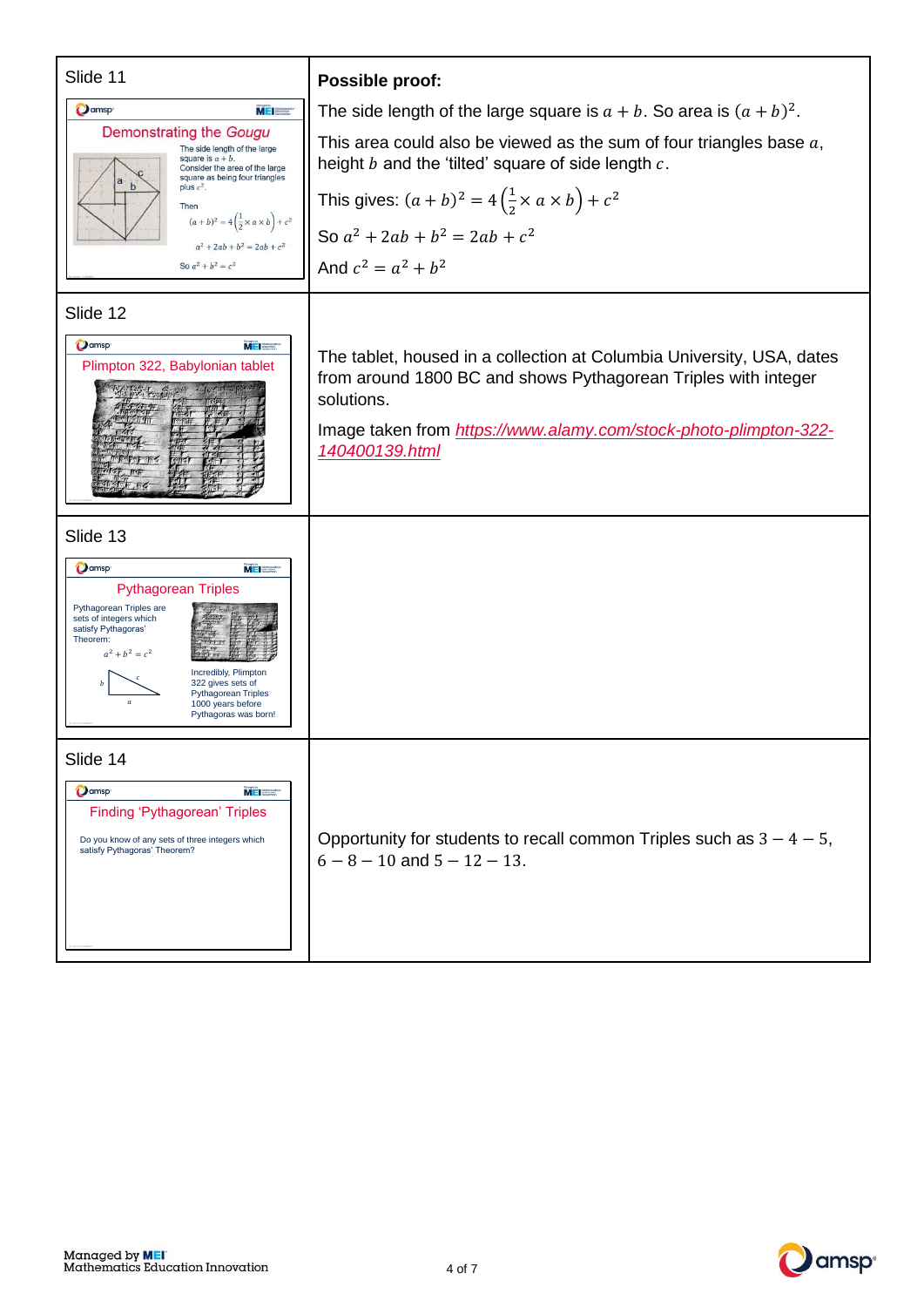| Slide 15                                                                                                                                                                                                                                                                                                                                                                                                                                                                                                                                                                                                                                                                     | E.g. $13^2 = 169 = 84 + 85$ . $13 - 84 - 85$ is a Pythagorean Triple.                                                           |
|------------------------------------------------------------------------------------------------------------------------------------------------------------------------------------------------------------------------------------------------------------------------------------------------------------------------------------------------------------------------------------------------------------------------------------------------------------------------------------------------------------------------------------------------------------------------------------------------------------------------------------------------------------------------------|---------------------------------------------------------------------------------------------------------------------------------|
| <b>O</b> amsp<br><b>MEI</b> Sterne<br>Does this work?<br>• Choose an odd positive number.<br>• Square it.<br>Divide the square into two whole numbers as                                                                                                                                                                                                                                                                                                                                                                                                                                                                                                                     | This could be used as a class task with resulting Pythagorean Triples<br>being collected on the board and checked by the class. |
| equally as possible.                                                                                                                                                                                                                                                                                                                                                                                                                                                                                                                                                                                                                                                         | <b>Extension:</b> Why does this work? Can students prove it always works?                                                       |
| • Could these two numbers along with your<br>original number form the lengths of a right-<br>angled triangle?                                                                                                                                                                                                                                                                                                                                                                                                                                                                                                                                                                | Approach to algebraic proof:                                                                                                    |
|                                                                                                                                                                                                                                                                                                                                                                                                                                                                                                                                                                                                                                                                              | Odd number = $2n + 1$                                                                                                           |
|                                                                                                                                                                                                                                                                                                                                                                                                                                                                                                                                                                                                                                                                              | Square this = $(2n + 1)^2$                                                                                                      |
|                                                                                                                                                                                                                                                                                                                                                                                                                                                                                                                                                                                                                                                                              | Two integers nearest to half of the square are $\frac{(2n+1)^2+1}{2}$ and $\frac{(2n+1)^2-1}{2}$                                |
|                                                                                                                                                                                                                                                                                                                                                                                                                                                                                                                                                                                                                                                                              | Applying Pythagoras' Theorem gives:                                                                                             |
|                                                                                                                                                                                                                                                                                                                                                                                                                                                                                                                                                                                                                                                                              | $(2n+1)^2 + \left(\frac{(2n+1)^2-1}{2}\right)^2 = \frac{(2n+1)^4 + 2(2n+1)^2 + 1}{4}$                                           |
|                                                                                                                                                                                                                                                                                                                                                                                                                                                                                                                                                                                                                                                                              | $=\left(\frac{(2n+1)^2+1}{2}\right)^2$                                                                                          |
| Slide 16<br><b>O</b> amsp<br>MEI <b>SERVICE</b>                                                                                                                                                                                                                                                                                                                                                                                                                                                                                                                                                                                                                              | E.g. $24 = 2 \times 12$ , $12^2 - 1 = 143$ , $12^2 + 1 = 145$ . $24 - 143 - 145$ is a<br>Pythagorean Triple.                    |
| Does this work?<br>• Choose an even positive number.<br>• Find half of your number and square it.<br>• Subtract one from your square.<br>• Add one to your square.                                                                                                                                                                                                                                                                                                                                                                                                                                                                                                           | This could be used as a class task with resulting Pythagorean Triples<br>being collected on the board and checked by the class. |
| • Could your original even number along with the<br>two numbers you calculated form the lengths of                                                                                                                                                                                                                                                                                                                                                                                                                                                                                                                                                                           | Extension: Why does this work? Can students prove it always works?                                                              |
| a right-angled triangle?                                                                                                                                                                                                                                                                                                                                                                                                                                                                                                                                                                                                                                                     | Approach to algebraic proof:                                                                                                    |
|                                                                                                                                                                                                                                                                                                                                                                                                                                                                                                                                                                                                                                                                              | Let your even number be $2n$ .                                                                                                  |
|                                                                                                                                                                                                                                                                                                                                                                                                                                                                                                                                                                                                                                                                              | Half of 2 <i>n</i> is <i>n</i> , and the square of this is $n^2$ .                                                              |
|                                                                                                                                                                                                                                                                                                                                                                                                                                                                                                                                                                                                                                                                              | Subtracting one gives $n^2 - 1$ , and adding one gives $n^2 + 1$ .                                                              |
|                                                                                                                                                                                                                                                                                                                                                                                                                                                                                                                                                                                                                                                                              | Applying Pythagoras' Theorem gives:                                                                                             |
|                                                                                                                                                                                                                                                                                                                                                                                                                                                                                                                                                                                                                                                                              | $(2n)^2 + (n^2 - 1)^2 = 4n^2 + n^4 - 2n^2 + 1 = n^4 + 2n^2 + 1 = (n+1)^2$                                                       |
| Slides 17 & 18<br>Oamsp <sup>®</sup><br>MEI Stand<br><b>About the AMSP</b><br>A government-funded initiative, managed by MEI,<br>providing national support for teachers and students in<br>all state-funded schools and colleges in England.<br>It aims to increase participation in AS/A level<br>Mathematics and Further Mathematics, and Core<br>Maths, and improve the teaching of these qualifications.<br>• Additional support is given to those in priority areas to<br>boost social mobility so that, whatever their gender,<br>background or location, students can choose their best<br>maths pathway post-16, and have access to high quality<br>maths teaching. | Information & contact details about the AMSP.                                                                                   |

SC Version 1.0 20/09/21

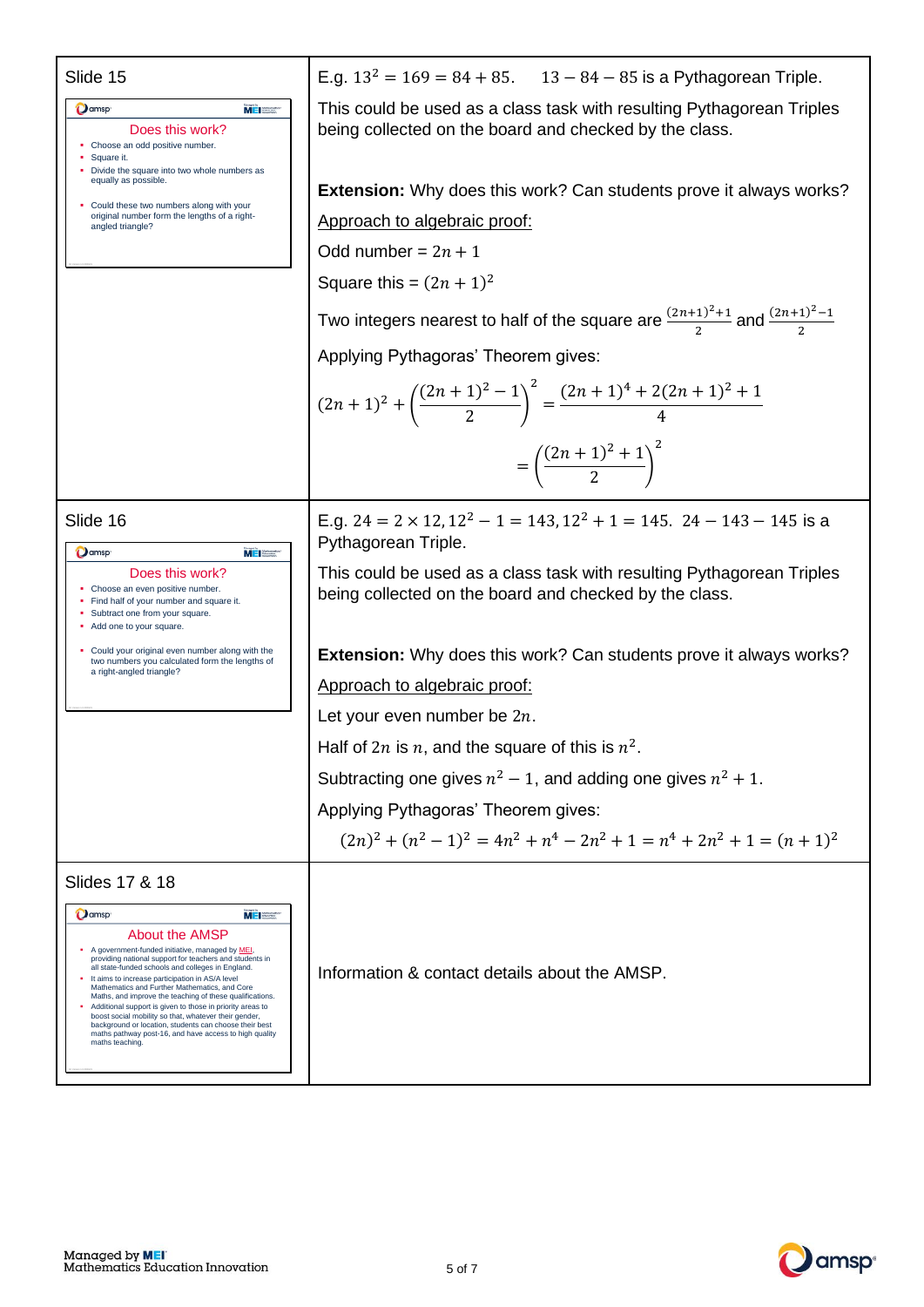# Where did Pythagoras' Theorem originate?

Find the circum-radius of a triangle whose sides are 50, 50 and 60.



| An ancient Mesopotamian problem<br>$(1800-1600BC)$                                                                                                                                                                                            | An ancient Chinese problem<br>$(200BC - 200AD)$                                                                                                                                                                                                                  |
|-----------------------------------------------------------------------------------------------------------------------------------------------------------------------------------------------------------------------------------------------|------------------------------------------------------------------------------------------------------------------------------------------------------------------------------------------------------------------------------------------------------------------|
| A reed is placed vertically against a wall. If it<br>comes down by 3 cubits [so the end of the reed<br>now rests on the top of the wall], it moves away by<br>9 cubits.<br>What is the length of the reed?<br>What is the height of the wall? | Suppose a wall is 10 chi high. A wooden pole is<br>rested against it so that its end coincides with the<br>top of the wall. If one steps backward a distance of<br>one chi pulling the pole, the pole falls to the<br>ground.<br>What is the length of the pole? |
|                                                                                                                                                                                                                                               |                                                                                                                                                                                                                                                                  |
|                                                                                                                                                                                                                                               |                                                                                                                                                                                                                                                                  |
|                                                                                                                                                                                                                                               |                                                                                                                                                                                                                                                                  |
|                                                                                                                                                                                                                                               |                                                                                                                                                                                                                                                                  |
|                                                                                                                                                                                                                                               |                                                                                                                                                                                                                                                                  |
|                                                                                                                                                                                                                                               |                                                                                                                                                                                                                                                                  |

Managed by **MEI**<br>Mathematics Education Innovation